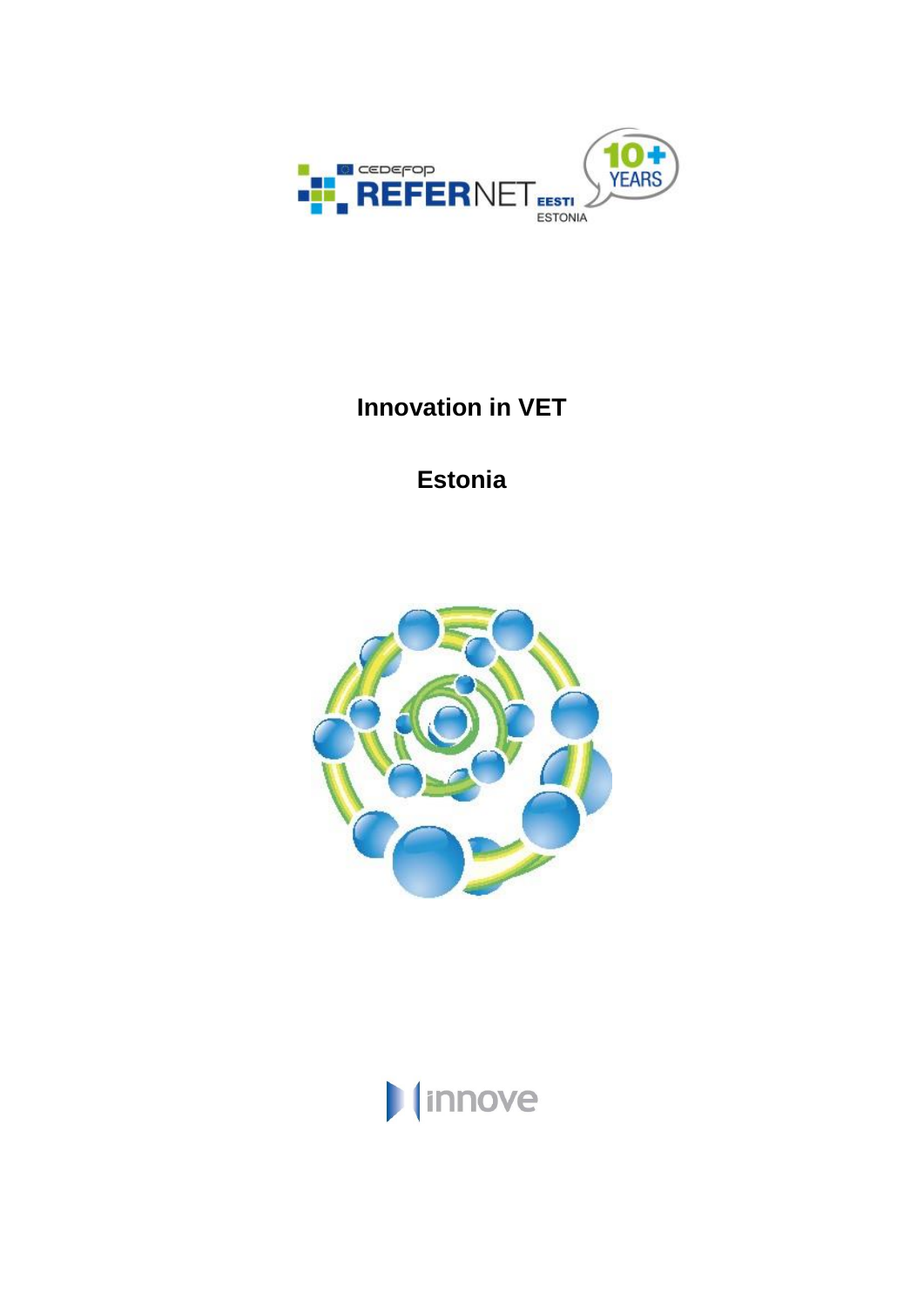This article on Innovation in VET is part of a set of articles prepared within Cedefop's ReferNet network. It complements general information on VET systems available online at [http://www.cedefop.europa.eu/EN/Information-services/vet-in-europe-country-reports.aspx.](http://www.cedefop.europa.eu/EN/Information-services/vet-in-europe-country-reports.aspx) ReferNet is a European network of national partner institutions providing information and analysis on national VET to Cedefop and disseminating information on European VET and Cedefop work to stakeholders in the EU Member States, Norway and Iceland. The opinions expressed in this article are not necessarily those of Cedefop.

The article is based on a common template prepared by Cedefop for all ReferNet partners.

The preparation of this article has been co-financed by the European Union.

Authors: Evelin Silla (Foundation Innove), Rita Siilivask (Estonian Ministry of Education and Research), Ene Koitla (Information Technology Foundation for Education), Reet Taimsoo (Foundation Innove)

© Copyright: Foundation Innove, 2014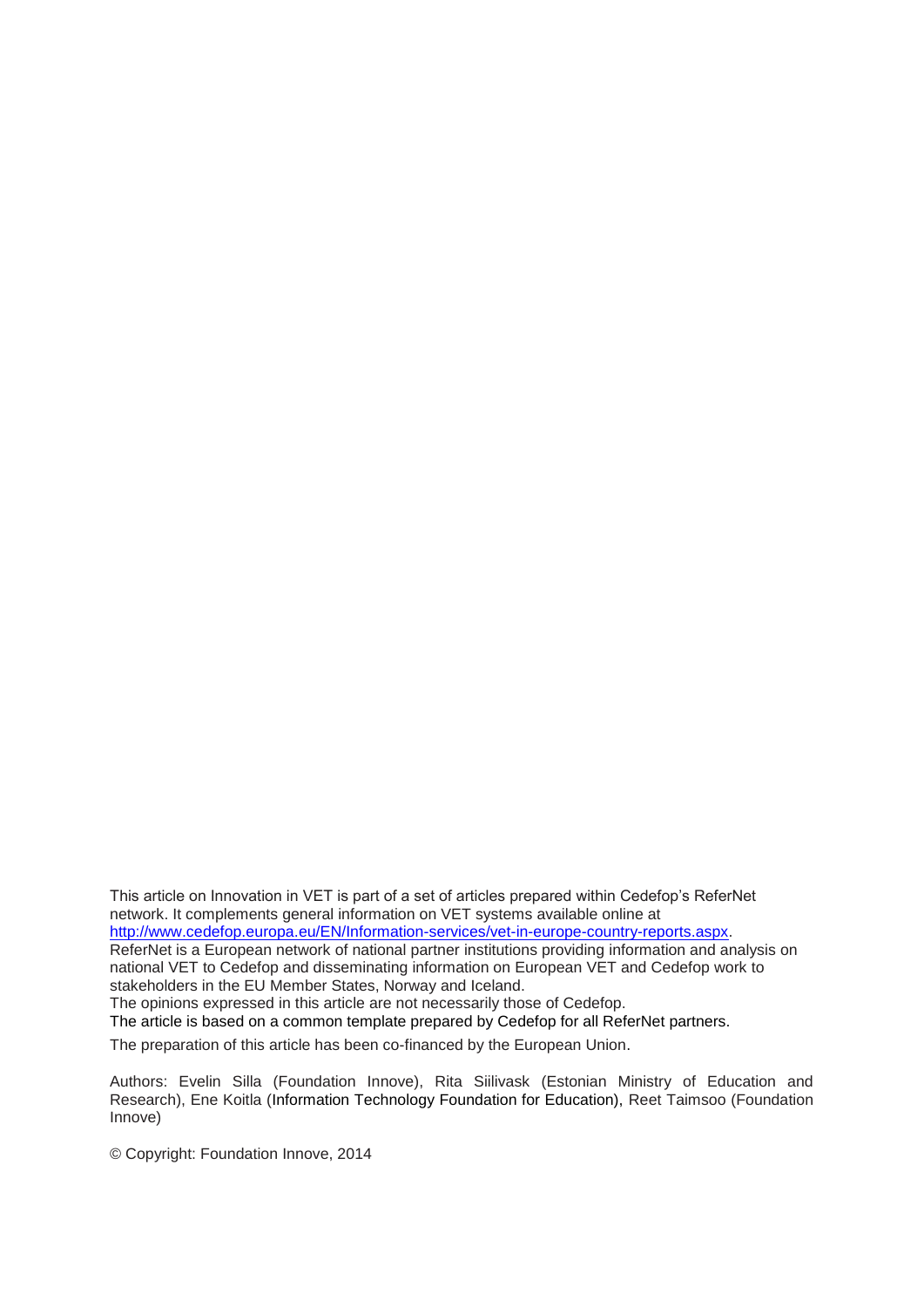# **Contents**

| C. |
|----|
|    |
|    |
|    |
| D. |
|    |
|    |
|    |
|    |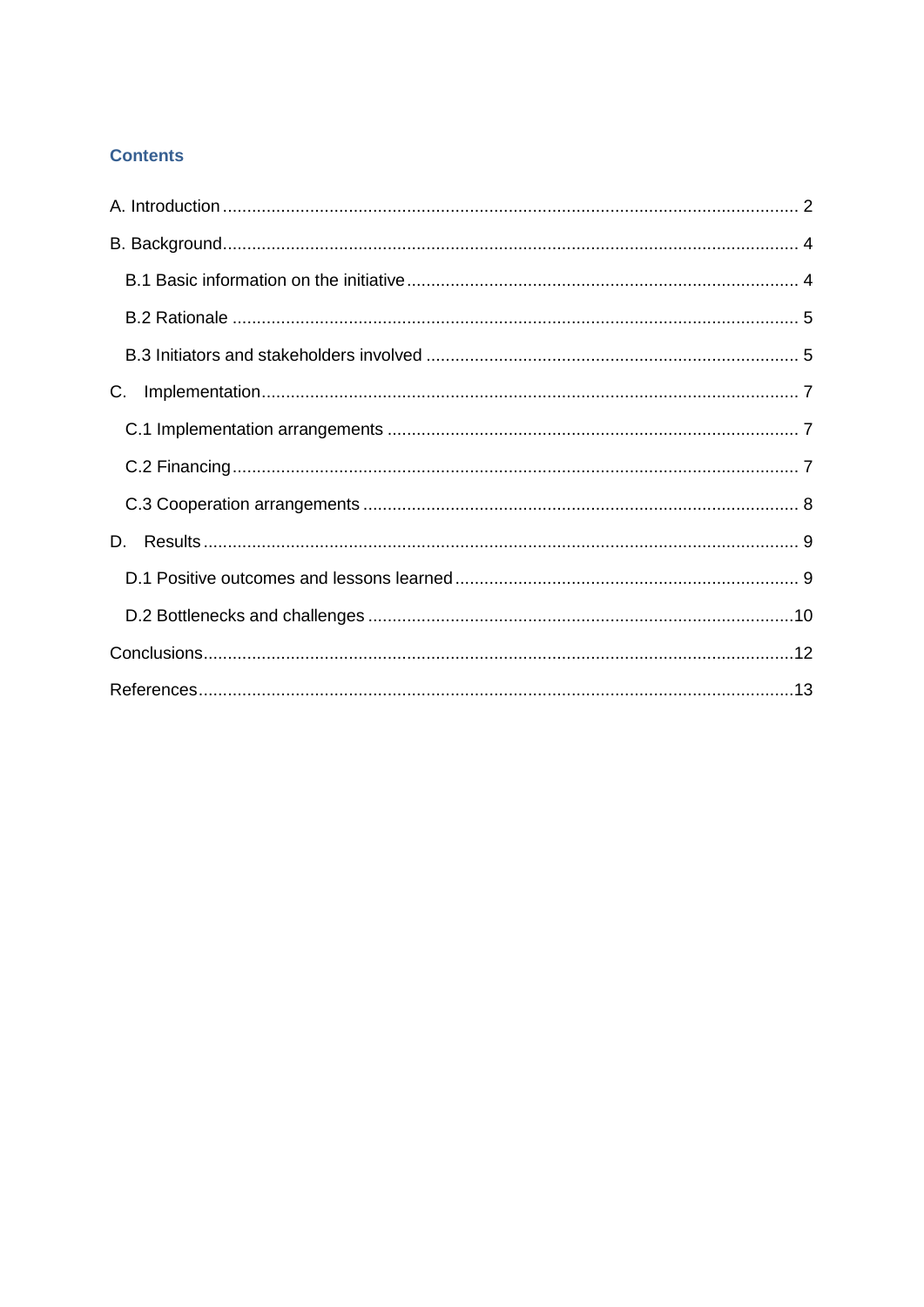## <span id="page-3-0"></span>**A. Introduction**

In 2014, the Innovation Union reported that Estonia was among the countries with average performance in terms of innovation in the EU (European Commission, 2014). Although the investments and development costs are high, the economic impact of innovation is modest. A challenge for Estonia is to achieve more synergy between innovation and production. Vocational education and training (VET) has thereby an important role to play as it is one of the tools for economic development.

In the VET development plan 2009-13, the vision for 2020 emphasises that innovation in VET ensures the coping with changing circumstances. It is important that VET responds flexibly and rapidly to the changes in labour market and is innovative in planning the study process, the content of the studies and school management. The plan highlights the development of values and attitudes and also the creativity, innovativeness and entrepreneurial mindset necessary for a successful working life.

In addition to its social and inclusive function, VET should also contribute to innovation and the knowledge based development of economy and society.

While developing the innovative society and economy it is important that people value creativity, innovativeness and professionalism regardless of their position or area of their activity. VET should contribute to changing the value judgements. Valuing professional pride and professionalism will positively affect the image of VET.

In parallel to modernising the infrastructure and renewing the content the 'e-learning development in VET' programme was launched in 2008. The objectives of the programme were to develop e-learning materials and the digital skills of VET teachers as well as to establish an educational technology network to improve the students´ mobility and the quality of the study process.

The programme supported continuous training of digital skills of VET teachers and their motivation to create e-courses and e-learning objects based on national curricula. The planned outcome of the programme was to improve the quality of teaching and learning through raising the competence of VET teachers in e-learning implementation. In addition, the broader public was informed about e-learning opportunities.

The objective of the national Lifelong learning strategy 2020 is to apply modern digital technologies in learning and teaching in a more efficient way to improve the digital skills of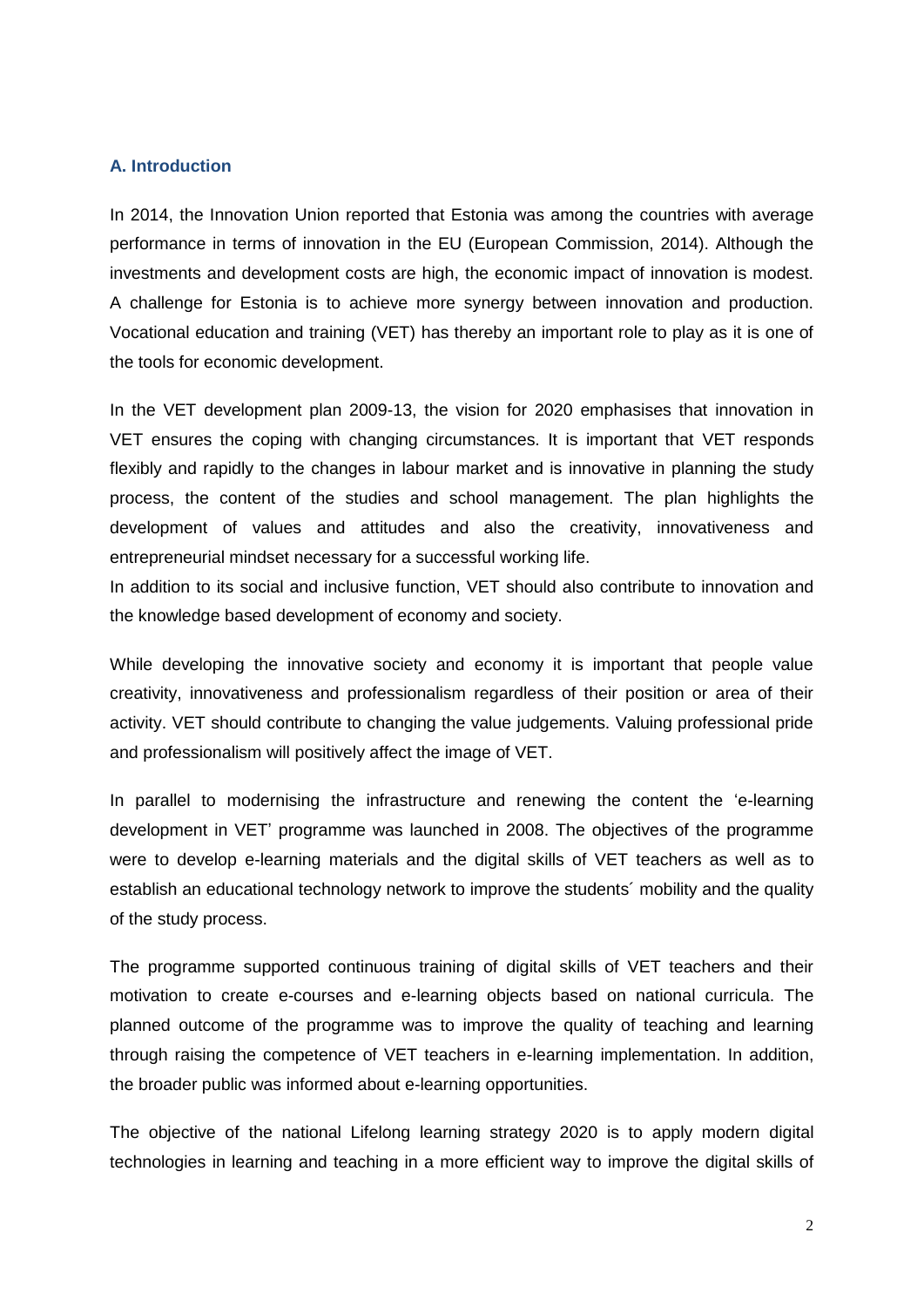the general population and guarantee access to the new generation. To achieve this objective it is necessary to ensure that the teachers, students and headmasters have the required digital skills to achieve the aims of the curricula and the desired learning outcomes in formal education. It is also necessary to create opportunities to ensure the availability of the digital learning resources.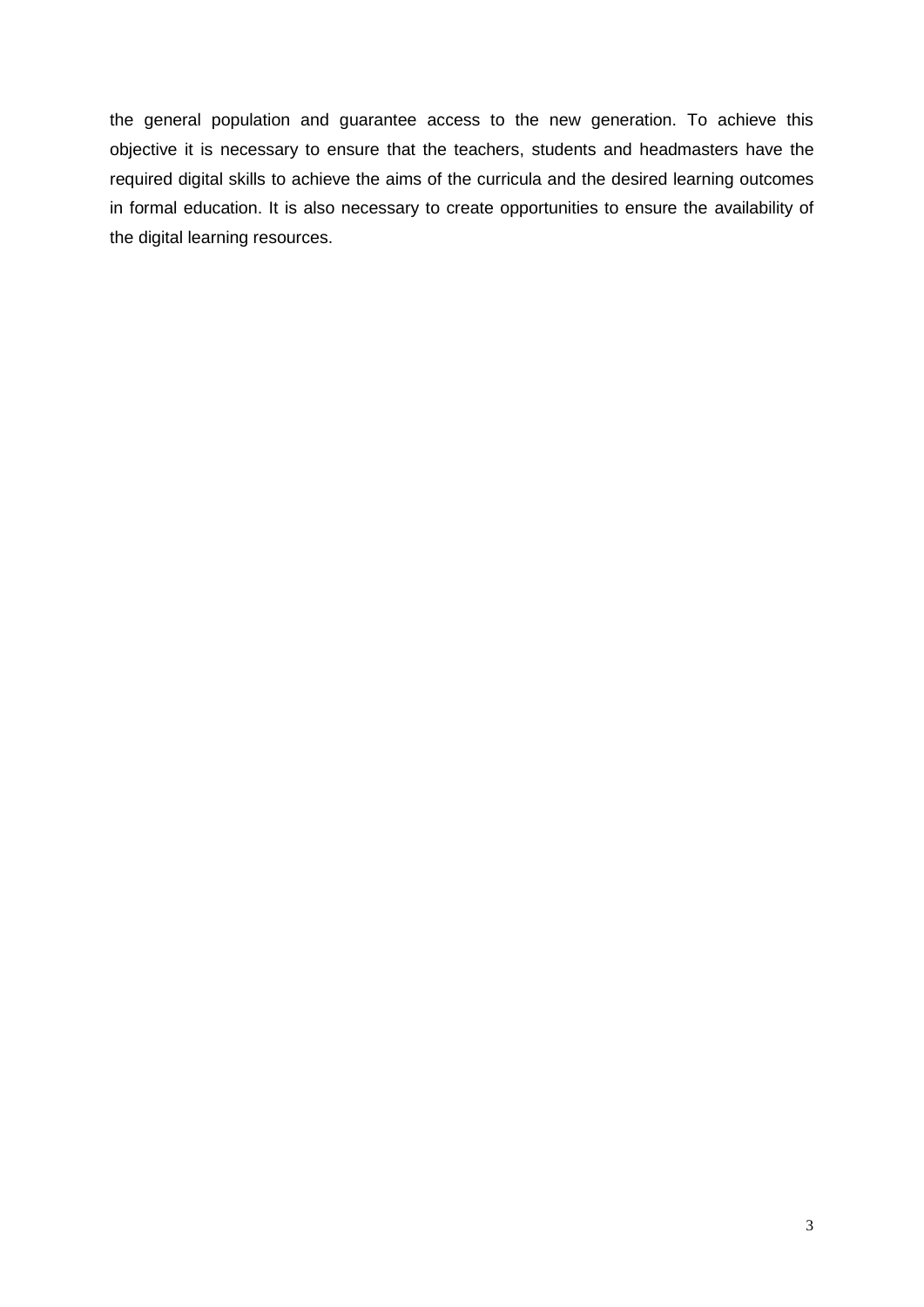#### <span id="page-5-0"></span>**B. Background**

## <span id="page-5-1"></span>**B.1. Basic information on the initiative**

Since 2010, several VET reforms have been implemented. Legislation, VET school network, structure of occupations and funding principles have been changed. VET students can now acquire a vocational qualification upon graduation. The new outcomes-based curriculum is based on occupational standards and integrates general education subjects with professional studies. In addition, an in-service training for VET teachers and the production of new study materials have taken place with the aim to render VET studies more learner-centred, creative and effective.

According to surveys, some teaching methods in VET do not motivate students. The methods are often not interdisciplinary, do not reflect real life and do not take into account students' individuality. According to the survey conducted in 2012, one of the negative aspects was the lectures as the main teaching method. On contrary, students evaluated positively the flexible study arrangements, e-learning and the teachers who implemented various teaching methods (Praxis, 2012).

Country's population is ageing and there is a decrease in the share of young people. While the number of lower and upper-secondary school graduates is decreasing the share of adult learners in VET is increasing. An e-learning in VET provides an opportunity for flexible study arrangements for several target groups. It creates additional opportunities for effective lifelong learning and raises the competitiveness of VET graduates in the labour market. High quality VET also increases the number of VET students, raises the competitiveness and contributes to the regional development.

To provide flexible and diverse learning methods based on the needs of society and the labour market, it is important to develop modern study materials, organise appropriate training for VET teachers and to ensure a study process where the individual needs of a student are taken into account. E-learning training for VET teachers raises their competence in effective use and design of various e-learning materials. The e-learning courses support the study process in school and enable different target groups to participate in VET.

In 2008-13, the European Social Fund (ESF) programme 'E-learning development in VET' was implemented. The programme's general aim was to enhance the mobility of learners and the quality of VET. More specifically the objectives of the programme were: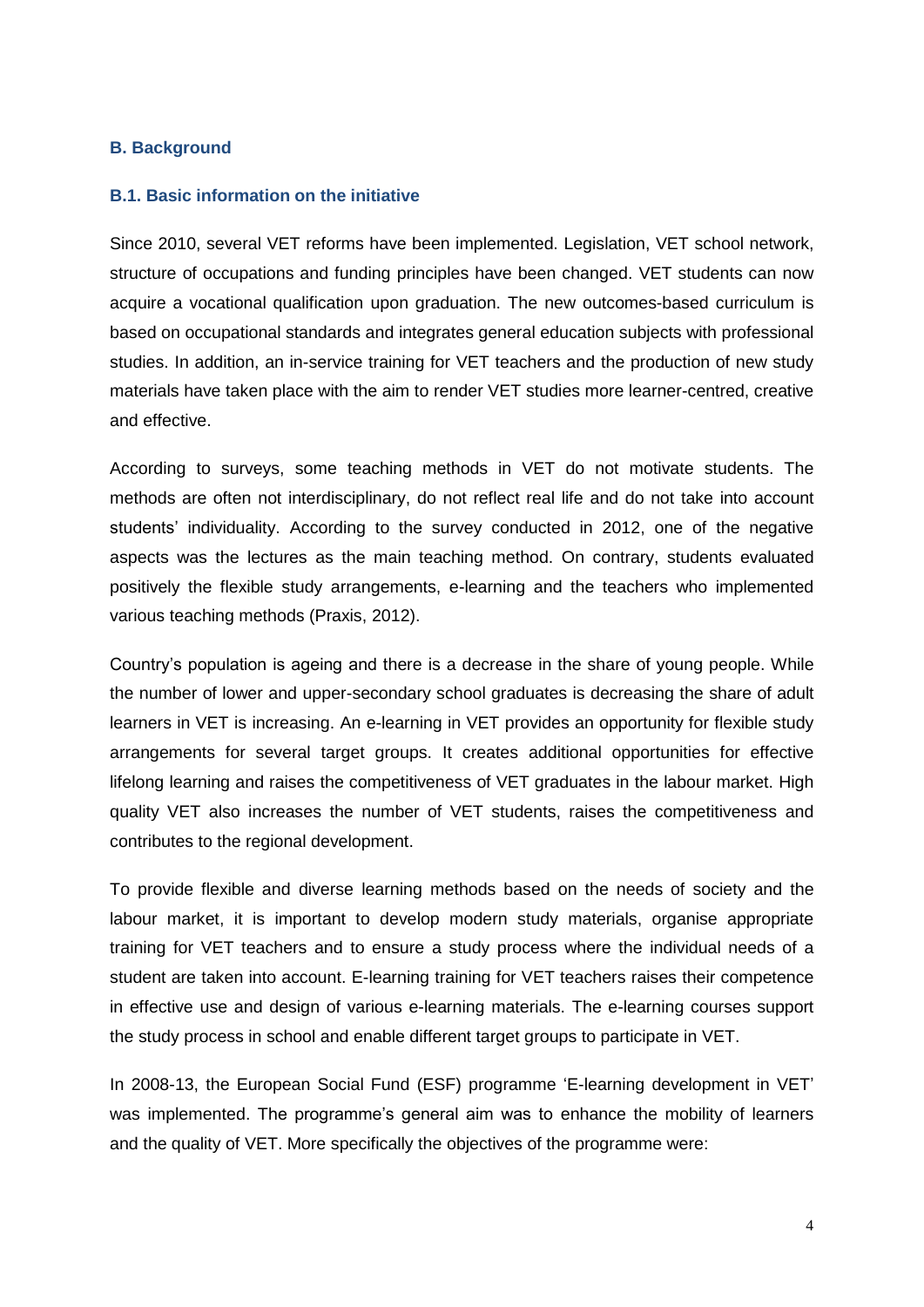- contributing to the development of modern and high quality e-learning study materials, making them available to all VET teachers and students;
- organising teacher training events to raise the professional competence of VET teachers in the implementation of e-learning tools and opportunities;
- improving the availability of information about e-learning for VET institutions and the wider public.

Before the launch of the programme, a survey on the implementation of e-learning tools in VET was carried out by the Tallinn University (Ülikool, 2008). The study showed that elearning practice and readiness of teachers to implement e-learning varies across VET providers. The differences were discovered also in such external factors as access to ICT resources and internet, availability of hardware, software and IT-services. According to the survey, most of VET teachers had access to computers, including at home. Three-fourths of the respondents used ICT resources in teaching. More than a half of the teachers were using computers regularly. The competence level of VET teachers in e-learning was very inconsistent and about a half of the teachers expressed their need to be trained in e-learning methods.

# <span id="page-6-0"></span>**B.2. Rationale**

The programme 'E-learning Development in VET' has been chosen to introduce the innovation in VET because it not only involves developing and introducing the information technology solutions of digital era but also carries a much broader meaning. On the one hand, the e-learning materials provide the opportunity to make studies more diverse and attractive. On the other hand, the continuing training and seminars organised for VET teachers in developing new e-learning materials have given a deeper meaning to the modern learning approach. The seminars and conferences that were organised during the programme raised discussions on the contemporary learning approach and on the changed role of the teacher in study process.

# <span id="page-6-1"></span>**B.3. Initiators and stakeholders involved**

The programme 'E-learning Development in VET' was initiated by the Ministry of Education and Research, to raise the quality of VET and to integrate e-learning methods into the study process. The programme was implemented by the Information Technology Foundation for Education (HITSA) whose main role in Estonia is to support the integration of ICT into the study process in preschool, general, vocational and higher education. The need for elearning resources was mapped in cooperation with the National Exams and Qualification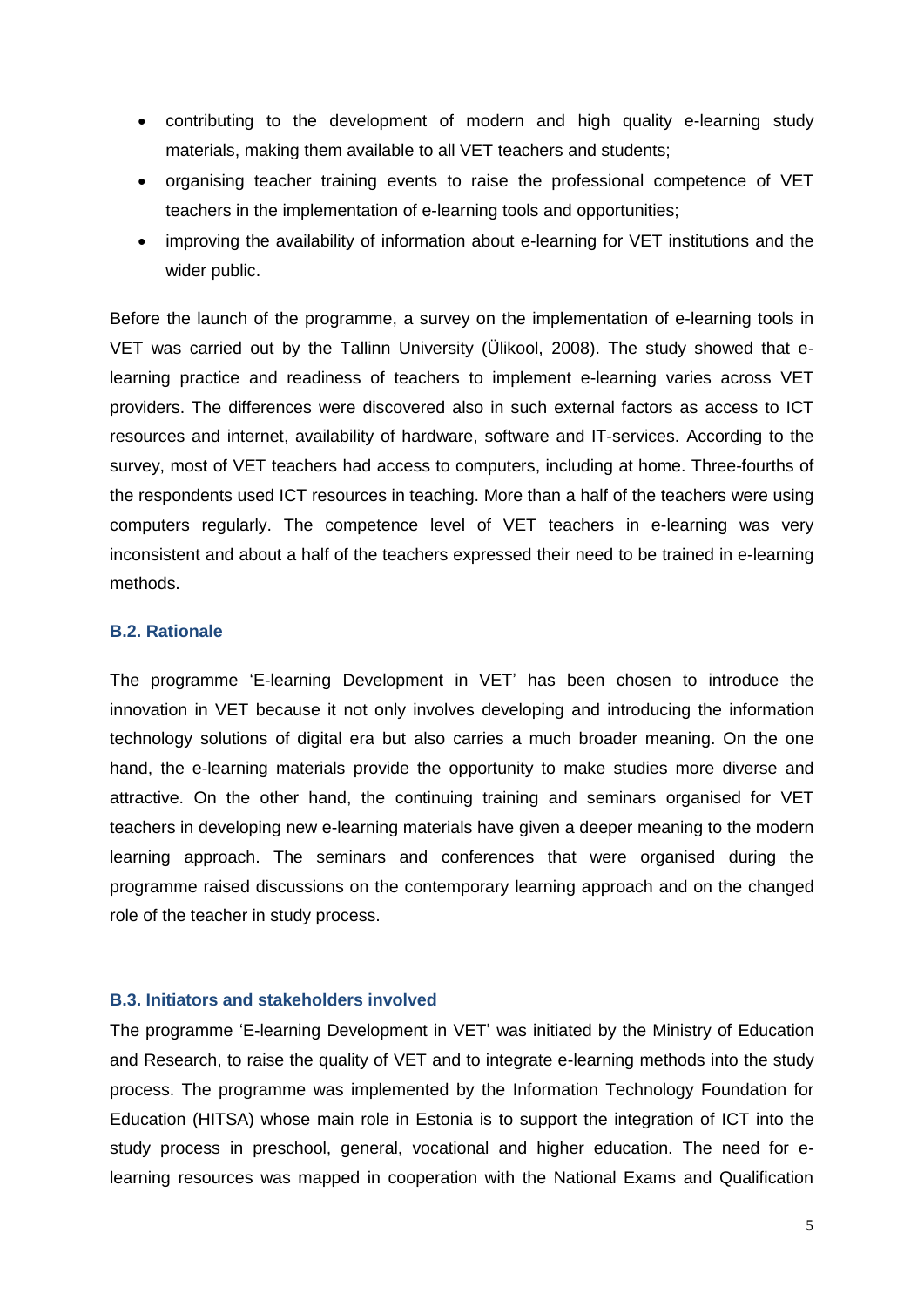Centre (currently Foundation Innove) that is responsible for developing curricula and study materials in vocational education. The results of the mapping revealed that in several fields of studies there was a shortage of modern digital study materials.

The consortium of Estonian e-Vocational School was participating in the programme, as one of the partners. Established in 2005, it consists of 27 VET schools and eight professional higher education institutions. The consortium initiates and facilitates the cooperation in elearning between vocational education and professional higher education institutions. It operates at Information Technology Foundation for Education and its role is to initiate the cooperation with the e-University consortium, the Ministry of Education and Research and other organisations in Estonia and abroad, in the fields of curricula development, organisation of trainings for teachers and IT/education specialists, developing and implementing the e-learning courses.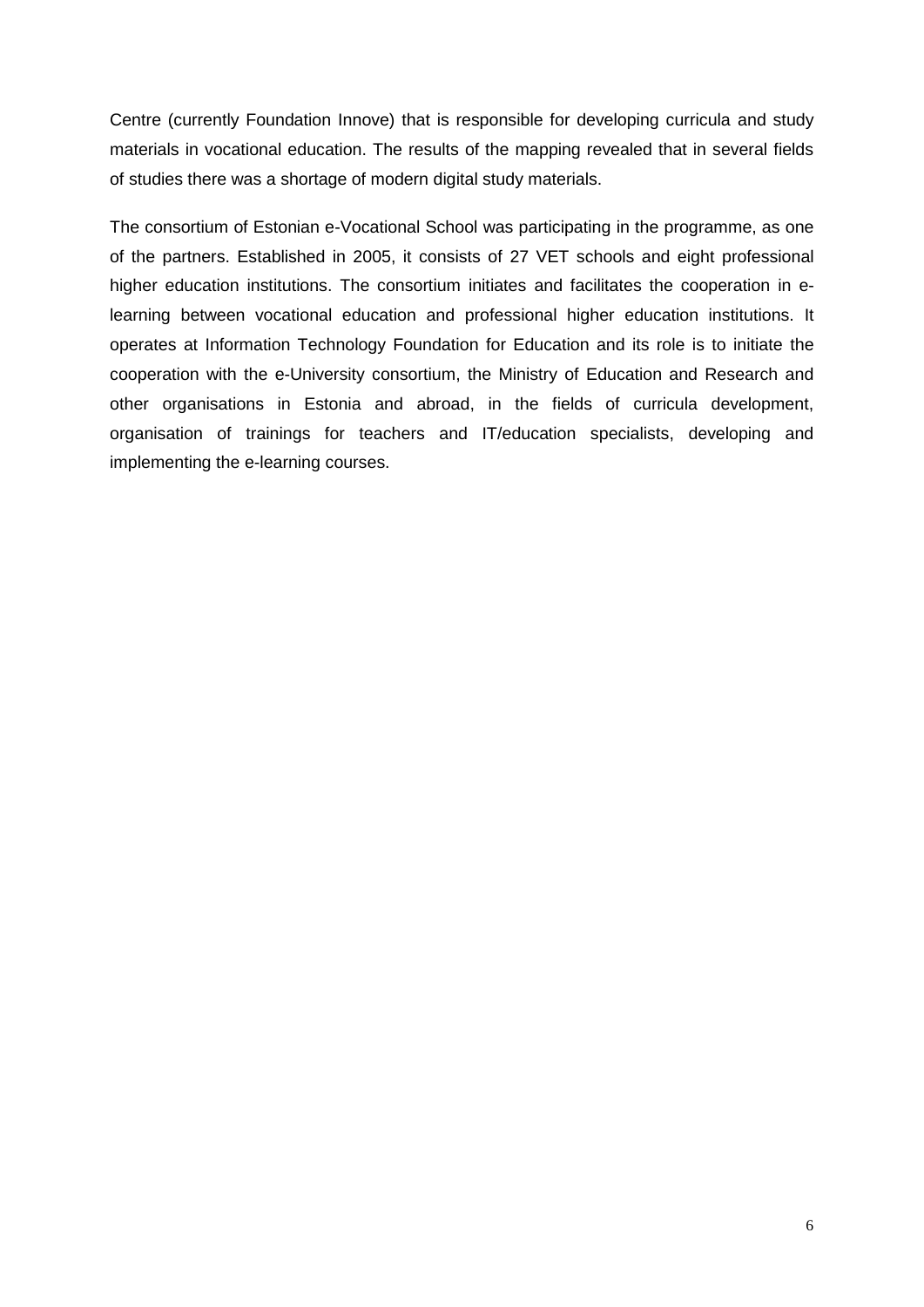# <span id="page-8-0"></span>**C. Implementation**

# <span id="page-8-1"></span>**C.1. Implementation arrangements**

In 2008-13, the HITSA Innovation Centre offered several application rounds to design elearning resources such as e-courses and digital interactive learning objects. Teachers submitted their applications via an online application system. The applications were assessed by a board on the basis of selection criteria such as accordance with the national curricula and filling the gaps in already existing e-learning resources. The eligible applicants designed e-learning materials which were afterwards presented to their colleagues. All materials are now freely accessible to the public in the repository  $(1)$  of the HITSA Innovation Centre.

A training programme was started to provide VET teachers and IT/education specialistswith knowledge, practical skills and experience in designing e-learning resources. During the programme new courses were designed and the existing ones were updated. The courses consist of interactive learning materials and descriptions of the learning processes. All courses were presented publicly and are now freely accessible to the public in the repository of the HITSA Innovation Centre in their database.

Vocational schools and the publicity were constantly informed about the new e-learning resources as well as about the possibilities to participate in various courses aiming at designing e-learning resources. The main source of information was the newsletter of the programme that provided articles about actual issues in e-learning. Numerous seminars and information days took place in different places in Estonia. By 2012 the increased amount of the new e-learning materials triggered more interest in the use and personalisation (learneroriented) of the e-learning resources. That is why most seminars and information days took place in the second part of the programme.

# <span id="page-8-2"></span>**C.2. Financing**

-

The total budget of the programme was EUR 2.2 million. Fifteen percent was co-financed by the state and 85% by the ESF.

<sup>(&</sup>lt;sup>1</sup>) Se[e http://www.e-ope.ee/repositoorium](http://www.e-ope.ee/repositoorium)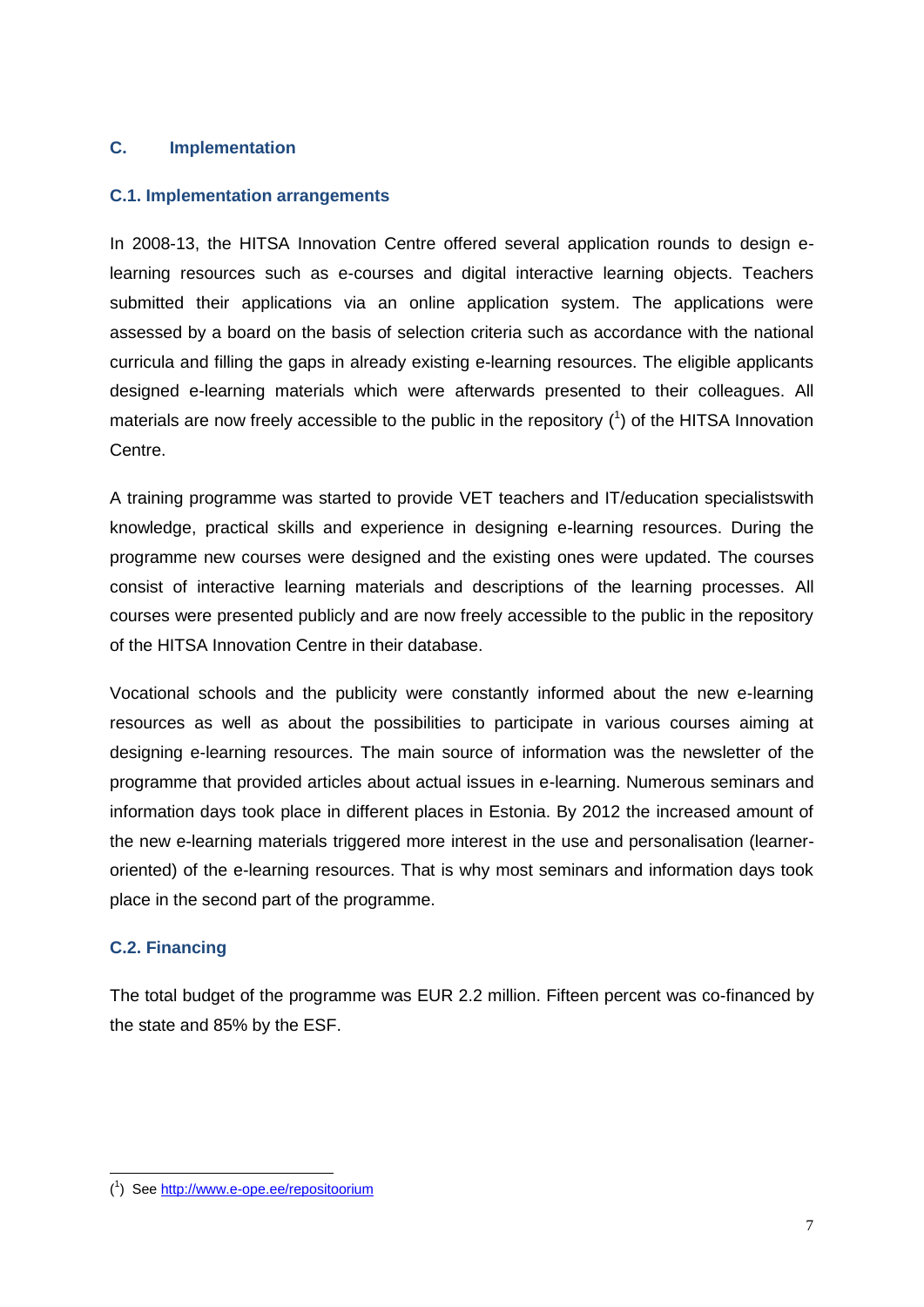## <span id="page-9-0"></span>**C.3. Cooperation arrangements**

HITSA was responsible for designing and implementing the training programme, providing training activities, administering development of study materials, organising the activities of IT/education specialists' network of the partner schools. Its role was also the general coordination of the programme, the submission of reports, the management of the budget and the communication with the partners. The quality of e-courses and e-learning objects was a shared responsibility between the directors and the IT/education specialists in the partner schools acting as contact persons with HITSA. The IT/education specialists were also involved in planning and conducting courses and seminars to improve the teachers' ICT competences. A network of IT/education specialists was built and connects not only different vocational schools to each other but also with higher education institutions.

The programme had a council whose role was to monitor and coordinate the activities and the process of achieving the goals of the programme. The council consisted of experts from the Ministry of Education and Research, the Foundation Innove and the vocational schools. The council had up to two meetings in a year where the activities were analysed and recommendations for further progress were given.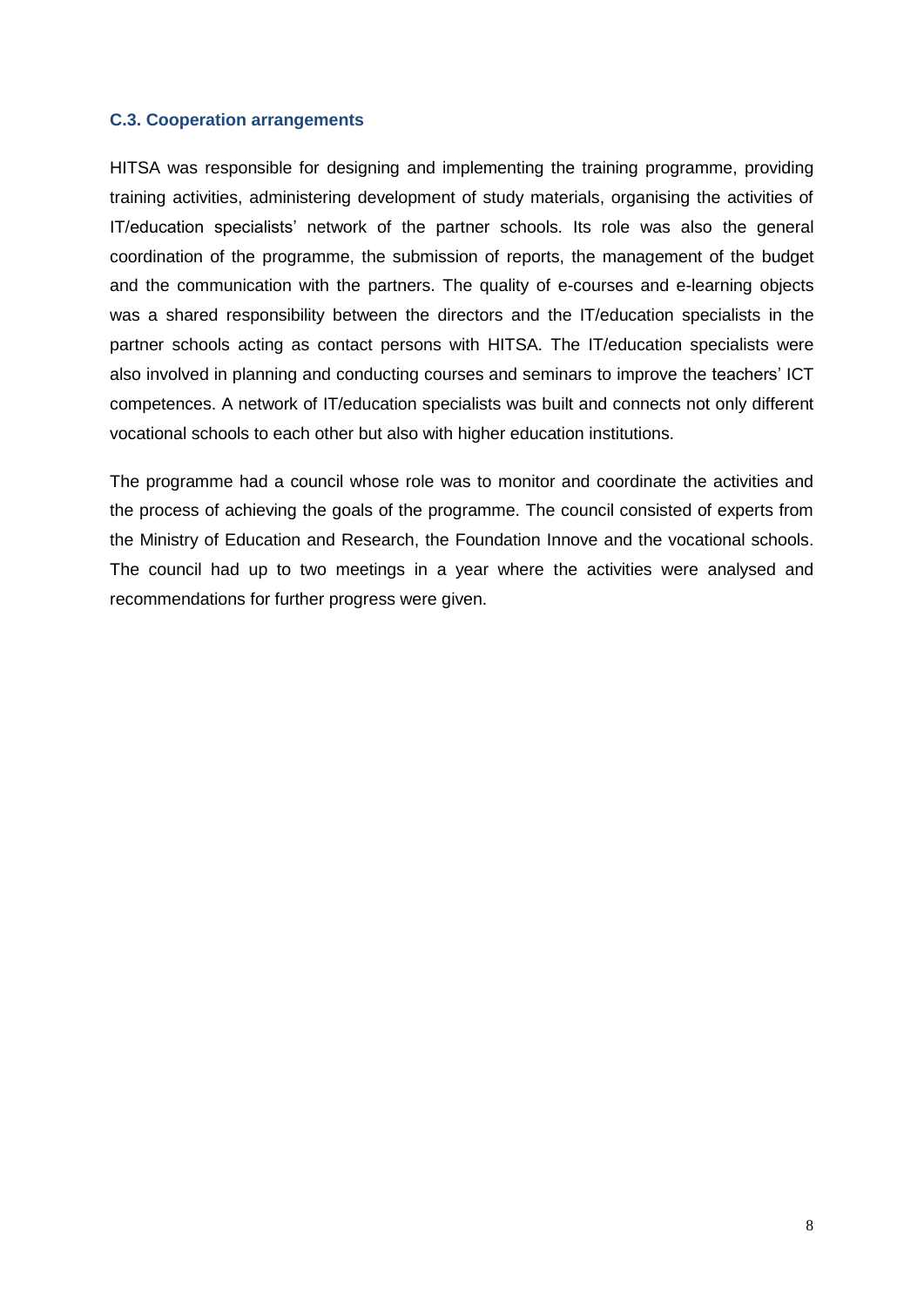# <span id="page-10-0"></span>**D. Results**

## <span id="page-10-1"></span>**D.1. Positive outcomes and lessons learned**

As a result of the programme, e-courses covering in total 1 222 study weeks were designed. A study week equals to 40 academic hours. Different e-courses were written for 38 curricula (curriculum groups) whereas seven curricula were covered with e-courses for more than 50 study weeks. The individual e-courses were very different in their capacity covering up to 12 study weeks. HITSA coordinated the design of e-courses so that the curricula where the teachers were not very active would be covered as well. Particularly valuable was the cooperation between the teachers. The teachers from multiple schools worked together to design 41 e-courses. As an outcome of the programme, 665 different learning objects for 31 curricula were designed as well. The teachers were paid for all the materials that met the criteria. Materials for blended learning where face-to-face classroom methods are combined with computer-mediated activities have proved to be the most effective. It is possible to access all materials in the repository of HITSA.

The training involved 1 413 teachers and IT/education specialists. New courses for the teacher training programme (25 ECTS in total) were designed and the existing courses (15 ECTS in total) were updated. Year-by-year internal trainings have become more popular. They provide an opportunity to focus on the needs of the particular school, to support the cooperation of the teachers and to strengthen the community. Teachers considered this training effective and its influence immediate as they get the same impulse to think in the same direction and to work together (Pajur, 2013).

To inform the public about the programme and its activities, 49 information days and seminars were organised and 24 electronic and paper newsletters were issued (altogether 23 700 copies of newsletter were distributed). Ten press messages were announced and eight articles on the programme were published.

The programme can be considered very successful. All important indicators of the programme – designing the e-courses and learning objects, participating in the courses on use of ICT solutions in VET, designing new ICT courses and updating the existing ones were totally fulfilled. As the programme lasted for six years, several changes in VET took place during this period i.e. new curricula were designed and implemented. Therefore, the needs of the target groups also changed. New ways had to be found to meet those needs. Four times more information activities and events than planned were provided because in the second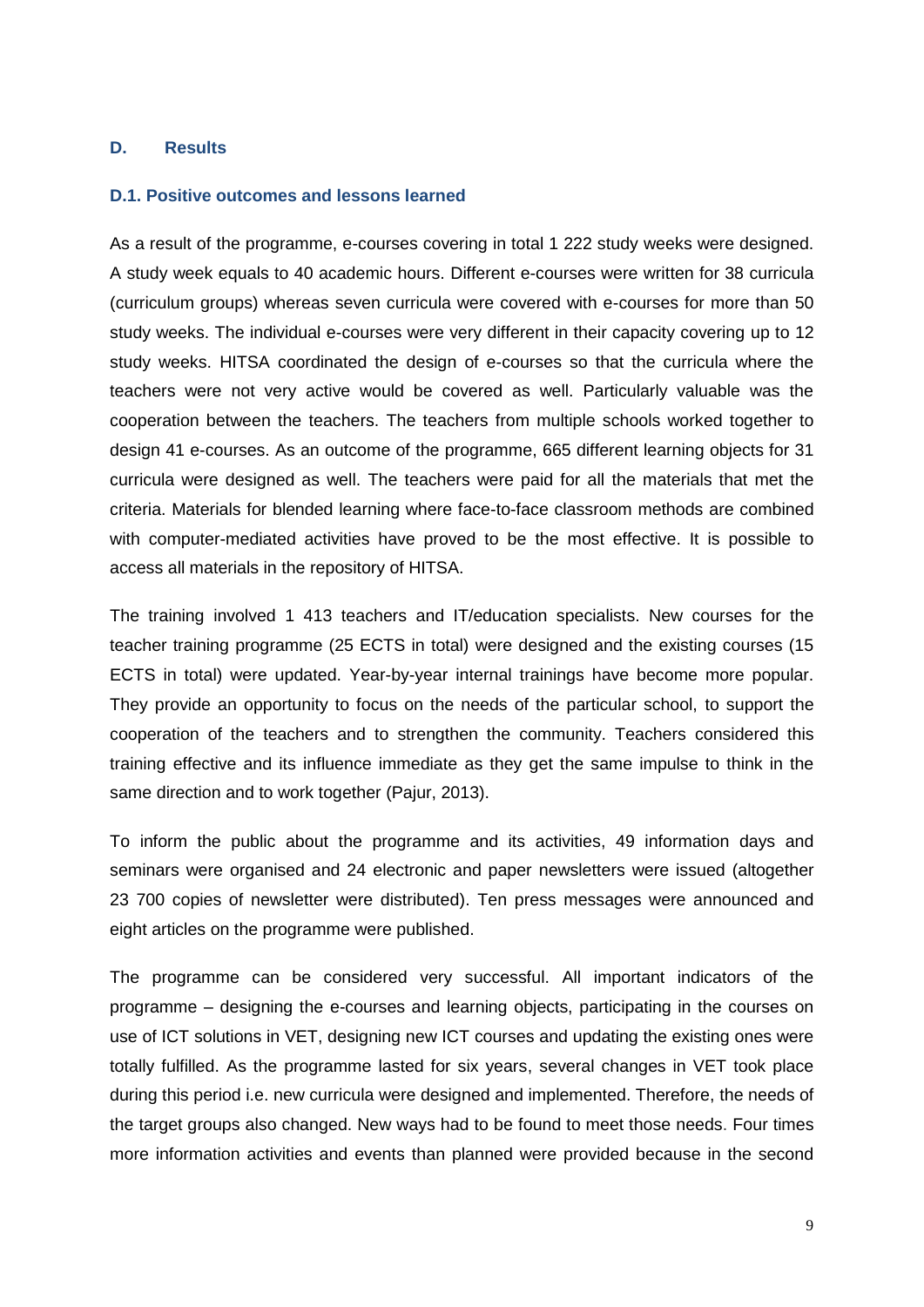part of the programme the need for information on the use of new e-learning materials had increased.

In 2012, the new teacher training 'Teacher of Future' programme was launched to meet the needs of the participants. Its aim was to improve digital skills for better coping and further development in education and also to support studies. The programme is based on the International Society for Technology in Education (ISTE) standards. New courses (five ECTS in total) are designed for the programme.

In the end of the programme, a survey was conducted (Civitta, 2014). The survey aimed to evaluate the situation and the tendencies in the field of e-learning in VET in Estonia in 2014.

The information collected through the survey provides evidence that e-learning as an innovation has been widely accepted by the teachers in VET. Most of the teachers use simple e-learning activities. In almost all the subjects the students get electronic feedback, are provided with learning materials via Internet and get additional materials including a list of relevant web addresses. The teachers consider it easy to find appropriate texts, articles and digital learning objects in Internet, while simulations and recorded video lectures are the hardest to find. The teachers value the positive impact of e-learning on the effectiveness of learning. E-learning enables the teachers to make the learning process more student-centred and to better meet the students´ needs. The teachers also believe that e-learning enables the students to plan their learning themselves and to improve their ability to work independently. Forty percent of the teachers participating in the survey had created digital learning objects, tools for self-assessment and summative tests for the students.

The students have a positive attitude towards e-learning. In their point of view, at least in some subjects a part of the learning process could be e-learning. In general, the students believe the impact of e-learning on the effectiveness of learning to be positive.

# <span id="page-11-0"></span>**D.2. Bottlenecks and challenges**

In 2008-13, several application rounds to design e-learning resources were offered by the HITSA Innovation Centre. Initially, the applications were assessed by experts at the National Exams and Qualification Centre (currently Foundation Innove) once a year. That made the process of getting feedback, making corrections and having the application accepted very long. It was clear that a more flexible and less bureaucratic process was needed. Therefore, some changes were undertaken. Instead of one application round, four at first and later six rounds were offered per year. The right to assess the applications was given to specialists of the same field working in the vocational school. If there was no specialist of the field in that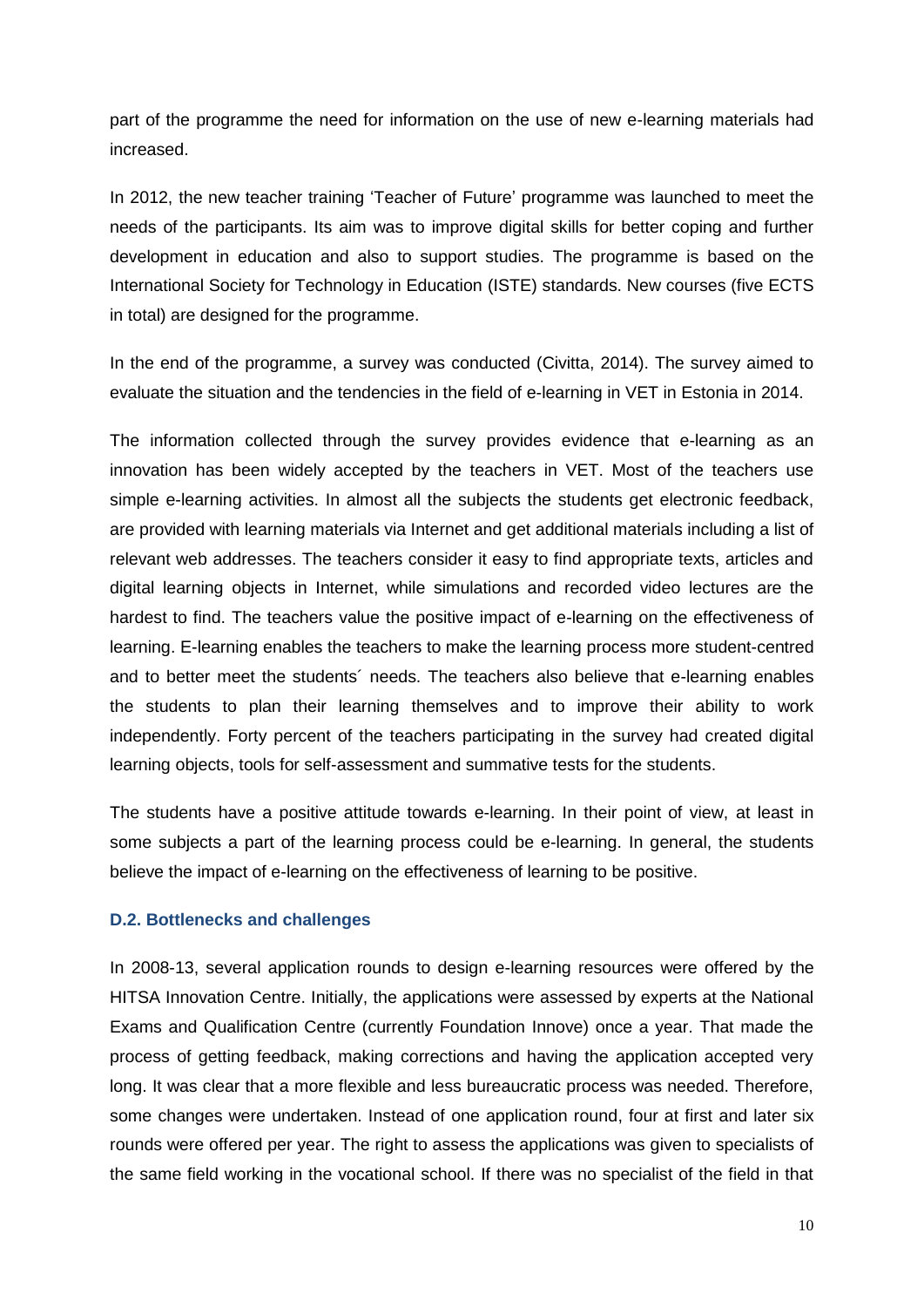particular school other than the applicant, an expert from another school was used. These changes made the process of applying much quicker and more flexible.

During the six years of the programme several changes took place in VET. These changes also influenced the implementation of the programme. For example, in the first years new curricula were developed and as the result, some planned e-materials were not 100% in concordance with the curriculum anymore and had to be updated.

Several changes were made in the management and budget, to meet the new needs of the target groups. For example, at the end of the programme when there was a considerable amount of e-learning materials, the necessity for more teacher training events emerged because the teacher´s interest in use of e-learning and their activity in participating at seminars had increased. Finally, four times more information events and activities than planned were organised to make the teachers familiar with the use of the e-learning materials designed during the programme.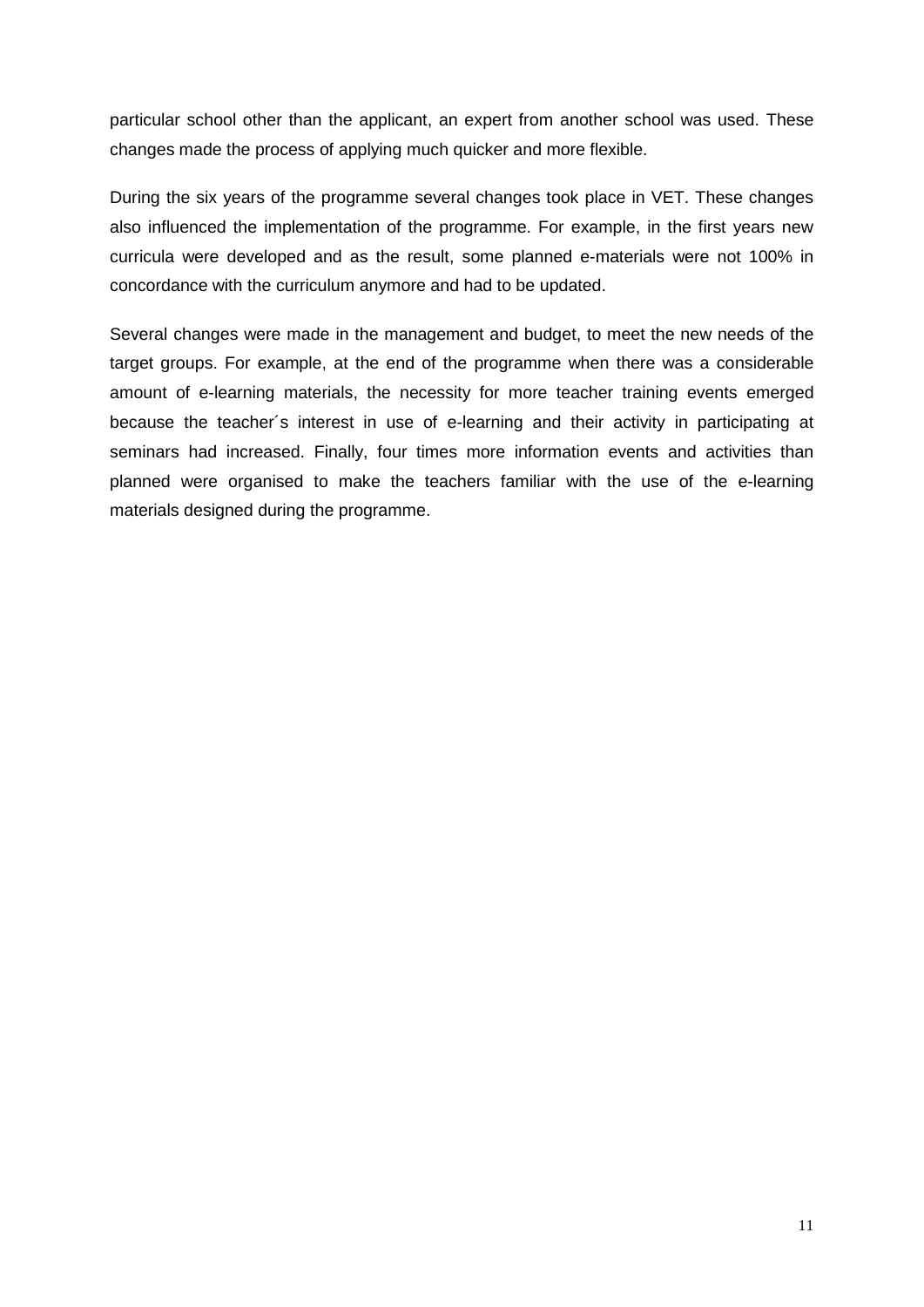# <span id="page-13-0"></span>**Conclusions**

In 2008-13, the programme 'Development of e-learning in VET' aimed to increase the mobility of students and to improve the quality of VET through designing e-learning materials, organising teacher training events on the use of e-materials and creating a supporting network. The activities of the programme had the goal to improve the digital skills and the integration of e-materials in VET, to meet the requirements of the digital age society.

The activities of the programme can be divided into three groups:

- designing e-courses and e-learning objects;
- creating new courses and updating the existing ones to improve their digital competences of teachers;
- organising information activities.

All the target indicators of the programme have been met. An improvement in the digital skills of teachers and students has been achieved and more ICT solutions are used for learning and teaching in VET. The classroom activities have become more interesting for students and can be better tailored to their needs. During the programme, networks emerged and are still active. Thanks to the numerous seminars and information events for teachers the understanding of the new learning paradigm and the new role of the teacher has been strengthened. The available ICT solutions make teachers to update their teaching methods and to re-think the learning process.

All the developed e-learning materials as well as the materials of courses on developing digital skills of teachers are available for free on the website of HITSA  $(^2)$ . The culture of sharing has been developed among the teachers.

During the programme some changes were made to keep with changes in the society and to meet the changed needs of the target groups.

The results of the survey conducted in the end of the programme, provide evidence that elearning has been widely accepted by the teachers in VET and is positively perceived by the VET students.

-

<sup>(&</sup>lt;sup>2</sup>) See <http://www.e-ope.ee/repositoorium>